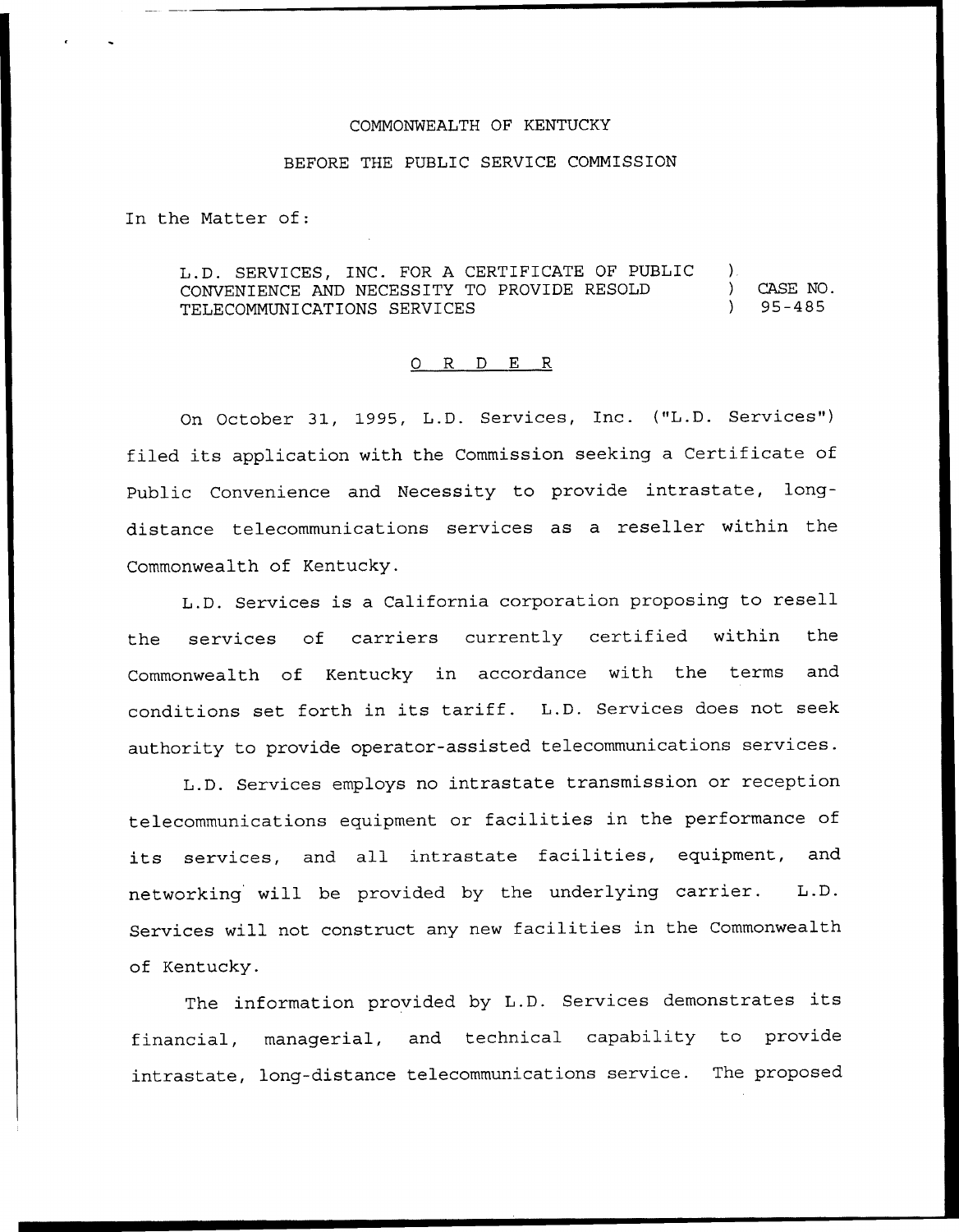rates filed October 31, 1995 should be approved as the fair, just and reasonable rates to be charged.

In Administrative Case No. 306,<sup>1</sup> the Commission stated the importance of eliminating possible customer confusion arising from the name of the billing service, rather than the name of the provider of telecommunications services, appearing on the bill. Accordingly, L.D. Services should ensure that its name appears prominently on all bills issued to customers for services rendered by it.

The Commission, having considered the application, the information provided by L.D. Services, and being otherwise sufficiently advised, HEREBY ORDERS that:

1. L.D. Services be and it hereby is granted authority to provide intrastate, long-distance telecommunications services within the Commonwealth of Kentucky on and after the date of this Order.

2. L.D. Services shall comply with the provisions of the Orders in Administrative Case No. 323.<sup>2</sup>

L.D. Services shall ensure that its name appears  $3.$ prominently on all bills issued to customers for services rendered by it.

 $\mathbf{1}$ Administrative Case No. 306, Detariffing Billing and Collection Services, Order dated April 30, 1990.

Administrative Case No. 323, An Inquiry Into IntraLATA Toll  $\overline{2}$ Competition, An Appropriate Compensation Scheme for Completion of IntraLATA Calls by Interexchange Carriers, and WATS Jurisdictionality.